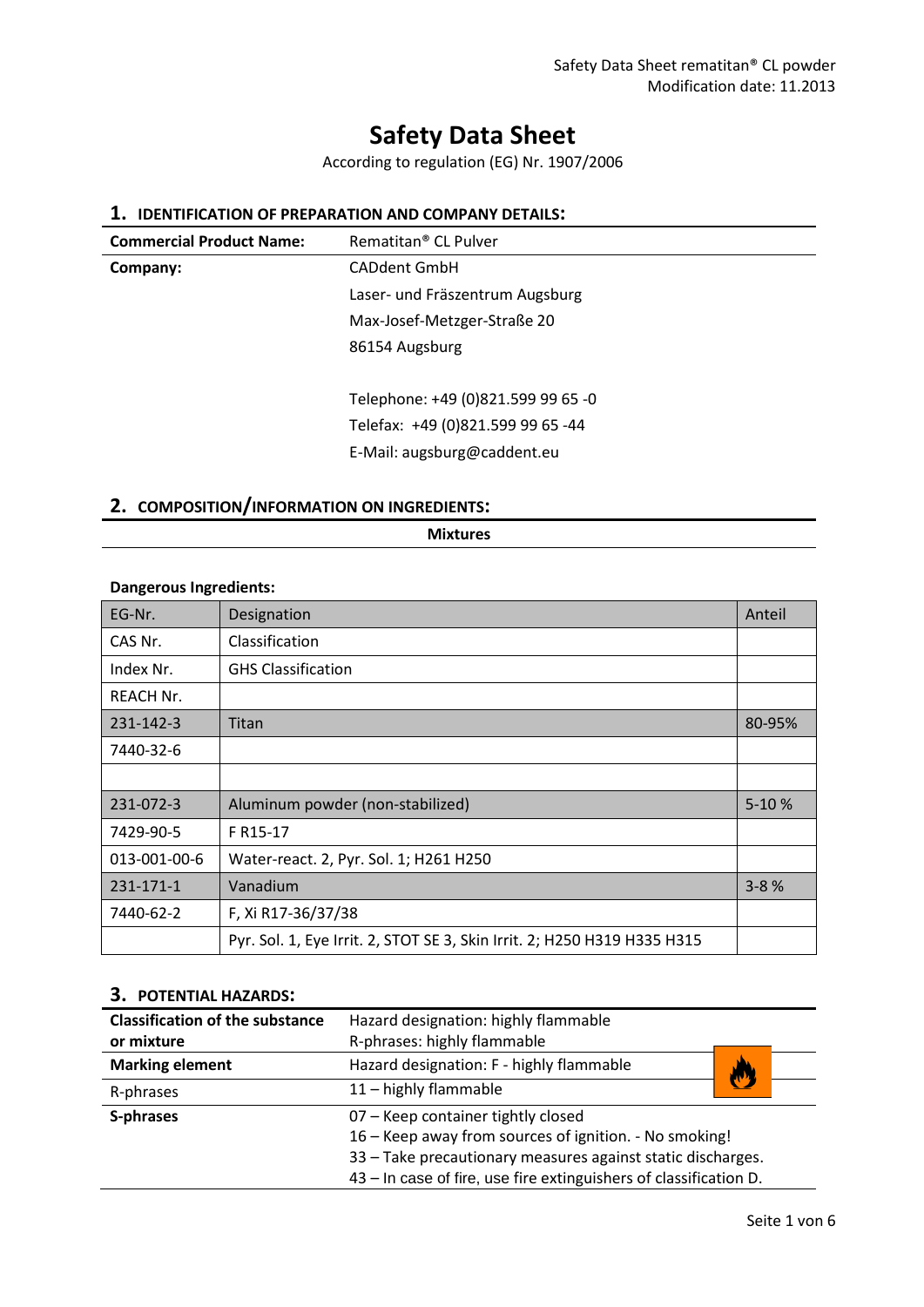#### **4. FIRST AID:**

| <b>General information:</b> | Change contaminated clothing.                                |  |  |
|-----------------------------|--------------------------------------------------------------|--|--|
| <b>After inhalation:</b>    | Provide for fresh air.                                       |  |  |
|                             | Seek medical advice/seek medical attention.                  |  |  |
| After skin contact:         | After contact with skin wash immediately with: water, soap.  |  |  |
|                             | Seek medical advice/seek medical attention.                  |  |  |
|                             | Rinse your eye immediately carefully and thoroughly with eye |  |  |
| After eye contact:          | bath or water. Seek medical advice/seek medical attention.   |  |  |
|                             | After swallowing immediately drink plenty of: water.         |  |  |
| <b>After swallowing:</b>    | Seek medical advice/seek medical attention.                  |  |  |

## **5. FIREFIGHTING**

| Suitable extinguishing:        | In case of fire, use fire extinguishers of classification D. Use dry<br>sand. Do not use water. |  |
|--------------------------------|-------------------------------------------------------------------------------------------------|--|
| Unsuitable extinguishing:      | Water, carbon dioxide (CO2) or foam                                                             |  |
| Special hazards arising from   | Flammable. Vapours may form explosive mixtures with air.                                        |  |
| the substance or mixture:      | In contact with water releases flammable gases.                                                 |  |
| <b>Advice for firefighting</b> | In case of fire: Utilize self-contained breathing apparatus. Wear<br>full protective suit.      |  |

# **6. ACCIDENTAL RELEASE MEASURES:**

| <b>Person-related precautions</b><br>protective equipment and<br>emergency measures: | Eliminate all sources.<br>Respiratory protection is required during: cleaning.<br>Do not inhale dust.<br>Avoid formation of dust. |
|--------------------------------------------------------------------------------------|-----------------------------------------------------------------------------------------------------------------------------------|
| <b>Environmental protection</b>                                                      | Make sure that the material cannot leak into the sewage system                                                                    |
| measures:                                                                            | or waters. Explosion hazard.                                                                                                      |
| <b>Methods and meterial for</b><br>containment and cleaning up:                      | Pick up mechanically. Treat recovered material as prescribed in                                                                   |
|                                                                                      | disposal considerations.                                                                                                          |
|                                                                                      | Avoid formation of dust.                                                                                                          |

### **7. HANDLING AND STORAGE:**

|                                     | <b>Precautions for safe handling</b>                   |  |
|-------------------------------------|--------------------------------------------------------|--|
|                                     | Take precautionary measures against static discharges. |  |
| Hints for secure handling:          | Avoid formation of dust.                               |  |
|                                     | Do not inhale dust.                                    |  |
| <b>Precautions against fire and</b> | Keep away from sources of ignition. - No smoking!      |  |
| explosion:                          | Risk of dust explosion.                                |  |
| <b>Further information on</b>       |                                                        |  |
| handling:                           | Do not eat, drink or smoke while working.              |  |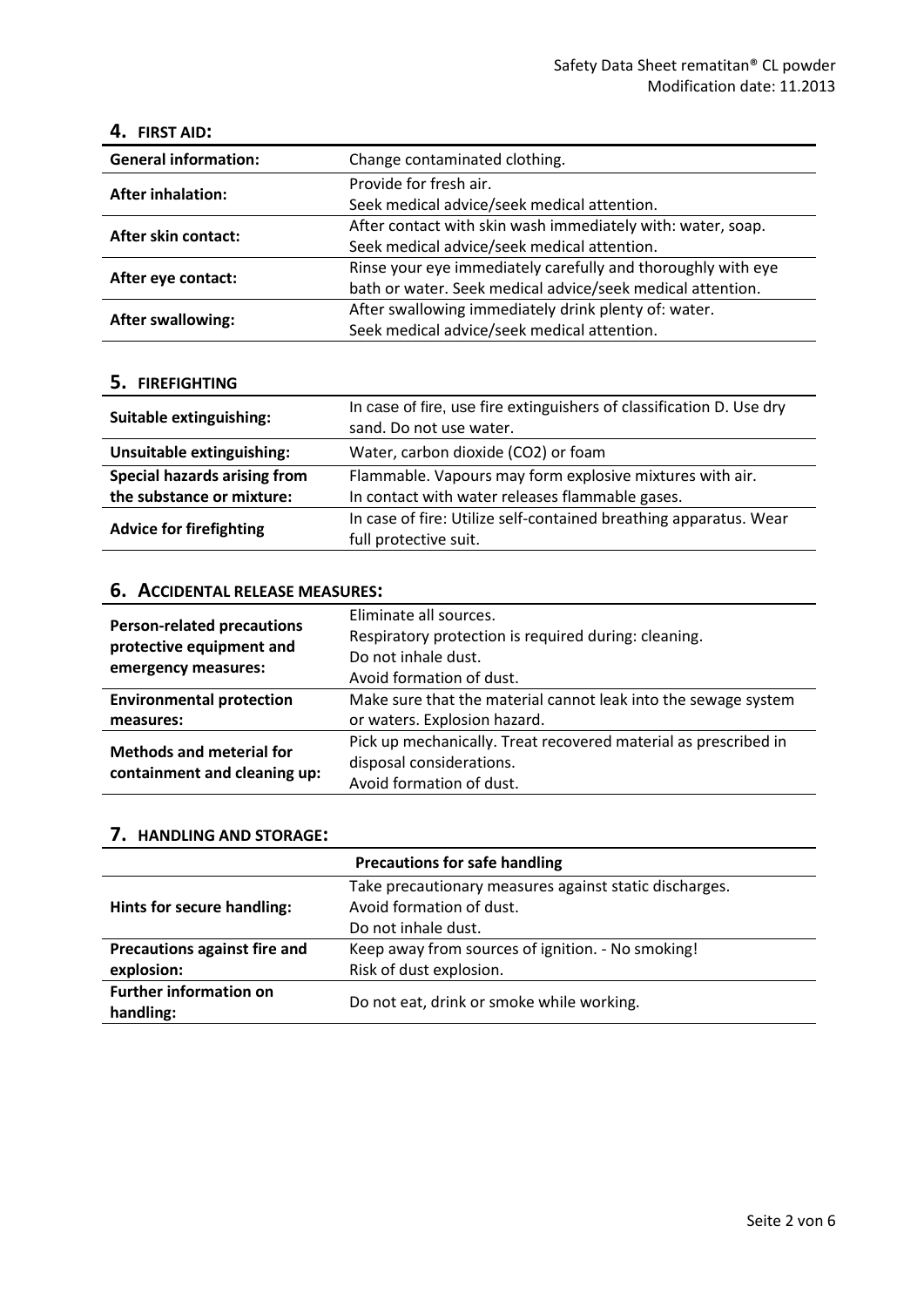| <b>Storerooms and receptacles:</b> | Keep container tightly closed and dry and in a cool, well-<br>ventilated place. Keep away from sources of ignition. - No<br>smoking!                                                          |  |
|------------------------------------|-----------------------------------------------------------------------------------------------------------------------------------------------------------------------------------------------|--|
| Storage:                           | Do not store with: Material, oxygen-rich, oxidizing, substances<br>liable to spontaneous combustion.<br>Keep away from food, drink and animal feedingstuffs.<br>Devices for local extraction. |  |

### **Conditions for safe storage, including any incompatibilities:**

### **8. EXPOSURE LIMITATION AND PERSONAL PROTECTIVE EQUIPMENT:**

| <b>Biological limit values: (TRGS)</b>      |             |                  |                                                                |                                                           |                                                               |
|---------------------------------------------|-------------|------------------|----------------------------------------------------------------|-----------------------------------------------------------|---------------------------------------------------------------|
| CS Nr.                                      | Designation | Parameter        | Limit value                                                    | Test material                                             | Time of sampling                                              |
| 7429-90-5                                   | Aluminum    | Aluminum         | $200\mu$ g/l                                                   | U                                                         | b                                                             |
| <b>Protective and hygienic</b><br>measures: |             | the end of work. | Do not eat or drink while working.<br>Avoid contact with skin. |                                                           | Change contaminated clothing. Wash hands before breaks and at |
| Hand protection:                            |             |                  | Wear suitable gloves. NBR (nitrile rubber).                    |                                                           |                                                               |
| Eye protection:                             |             |                  |                                                                | Wear protective gloves and goggles/face mask during work. |                                                               |
| <b>Respiratory protection:</b>              |             |                  | Wear a suitable breathing protection.                          |                                                           |                                                               |

**Control parameters:**

# **9. PHYSICAL AND CHEMICAL PROPERTIES:**

| Information on basic physical and chemical properties: |             |  |
|--------------------------------------------------------|-------------|--|
| Form:                                                  | powder      |  |
| Color:                                                 | silver grey |  |
| Odor:                                                  | odorless    |  |

| Change of the status:       |             |  |
|-----------------------------|-------------|--|
| Density (bei 20°):          | 4,5 $g/cm3$ |  |
| <b>Water solubility:</b>    | insoluble   |  |
| <b>Melting temperature:</b> | 1670 °C     |  |
| <b>Boiling point:</b>       | $>3260$ °C  |  |
| Ignition temperature:       | 300-450     |  |

# **10. STABILITY AND REACTIVITY:**

| <b>Conditions to avoid</b> |                                                           |  |
|----------------------------|-----------------------------------------------------------|--|
|                            | Protect against heat. Ignition hazard. Take precautionary |  |
|                            | measures against static discharges.                       |  |
| Incompatible materials:    |                                                           |  |
|                            | Flammable substance, acid, oxidizing agent, halogenated   |  |
|                            | hydrocarbons, alkalis (caustic)                           |  |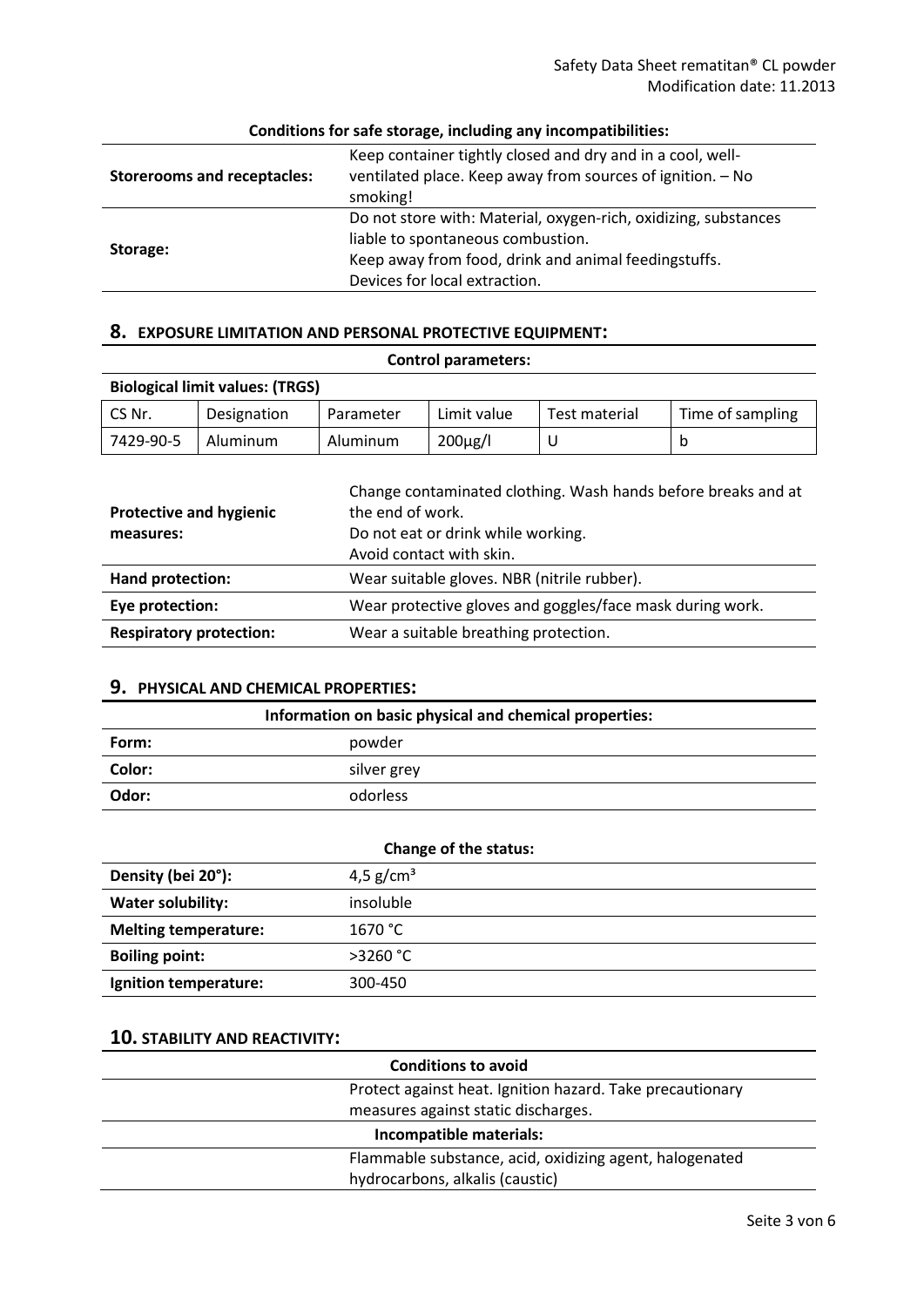# **Hazardous decomposition products:**

|                             | Hydrogen                                                 |
|-----------------------------|----------------------------------------------------------|
| <b>Further information:</b> | Thermal decomposition: Danger of dust explosion with air |

#### **11. TOXICOLOGICAL INFORMATION:**

| Information on toxicological effects                                                              |                                                              |
|---------------------------------------------------------------------------------------------------|--------------------------------------------------------------|
| The classification was carried out according to the calculation<br><b>Other information about</b> |                                                              |
| examination:                                                                                      | method by the Preparations Directive (1999/45EG).            |
|                                                                                                   | Frequent or prolonged skin contact may degrease skin and may |
|                                                                                                   | lead to inflammation (dermatitis).                           |
| <b>General comments:</b>                                                                          | Protracted eye contact may cause irritation.                 |
|                                                                                                   | Inhalation of dust may cause irritation to the airways.      |
|                                                                                                   | After swallowing: nausea, vomiting.                          |

## **12. ECOLOGICAL INFORMATION:**

|                             | No particular worth mentioning hazards. The classification was |
|-----------------------------|----------------------------------------------------------------|
| <b>Further indications:</b> | carried out according to the calculation method by the         |
|                             | Preparations Directive (1999/45/EG).                           |

# **13. DISPOSAL INSTRUCTIONS:**

| Recommendation:                                                       | Do not empty into drains. Dispose of this material and its<br>container to hazardous or special waste collection point. |
|-----------------------------------------------------------------------|-------------------------------------------------------------------------------------------------------------------------|
| Disposal of uncleaned packings<br>and recommended cleaning<br>agents: | Dispose according to the official regulations.                                                                          |

## **14. TRANSPORT INFORMATION:**

| Land transport (ADR/RID)        |                                |
|---------------------------------|--------------------------------|
| <b>UN number</b>                | 3089                           |
| UN proper shipping name:        | Flammable metal powder, N.O.S. |
| <b>Transport hazard class:</b>  | 4.1                            |
| <b>Packing group:</b>           | $\mathbf{H}$                   |
| Danger label:                   | 4.1.                           |
|                                 |                                |
| <b>Classification code:</b>     | F <sub>3</sub>                 |
| <b>Special provisions:</b>      | 552                            |
| Limited quantities (LQ):        | 1 kg                           |
| <b>Transport category:</b>      | 2                              |
| <b>Hazard number:</b>           | 40                             |
| <b>Tunnel restriction code:</b> | E                              |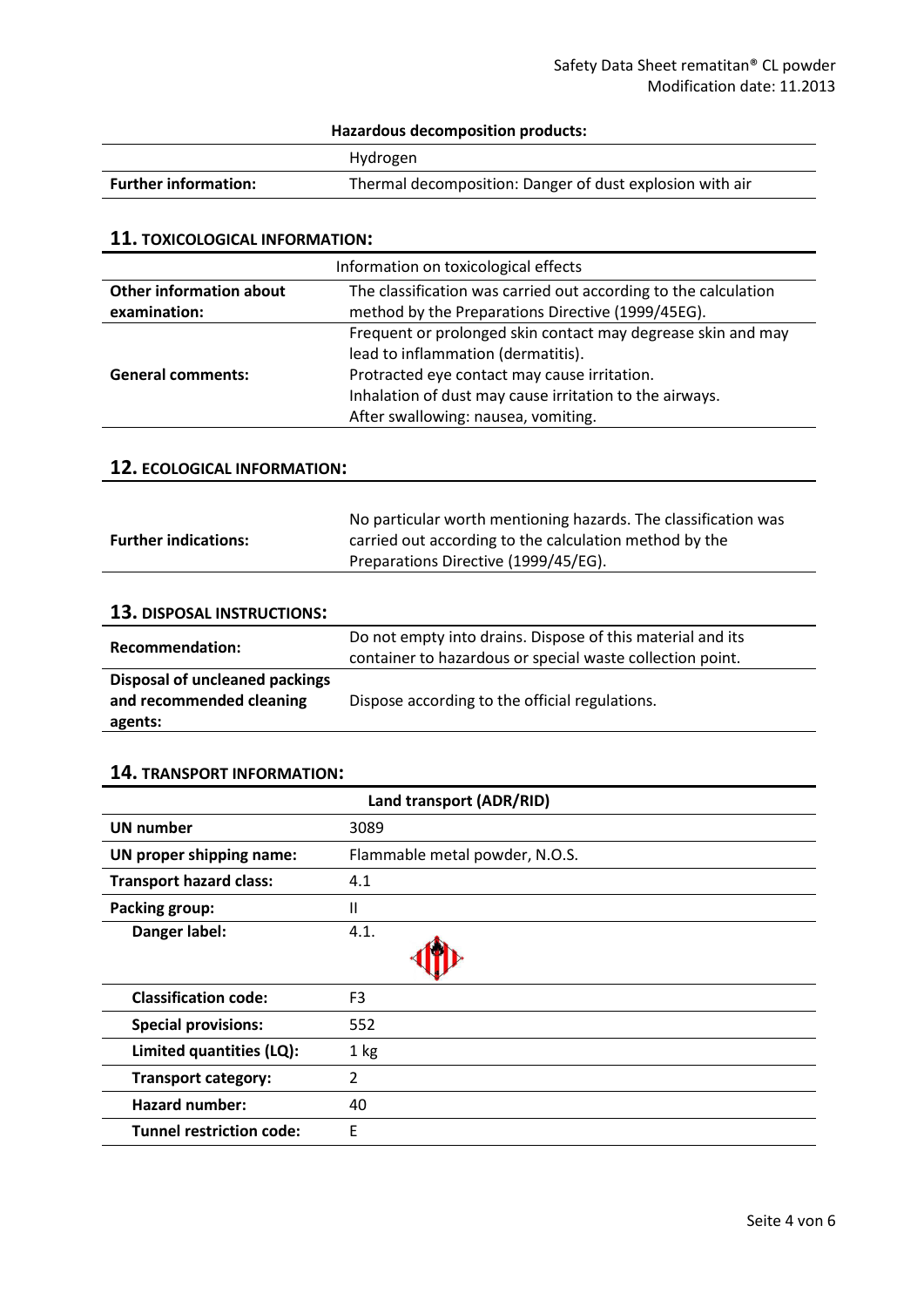| Other relevant information about land transport: |  |
|--------------------------------------------------|--|
|--------------------------------------------------|--|

| <u>other relevant information assat iana transporti</u> |  |  |
|---------------------------------------------------------|--|--|
| Limited quantities:                                     |  |  |

| Sea transport                  |                                 |
|--------------------------------|---------------------------------|
| <b>UN Nummer:</b>              | 3089                            |
| UN proper shipping name:       | Metal Powder, Flammable, N.O.S. |
| <b>Transport hazard class:</b> | 4.1                             |
| <b>Packing group:</b>          | Ш                               |
| Danger label:                  | 4.1                             |
| <b>Special provisions:</b>     | $\overline{\phantom{a}}$        |
| Limited quantities (LQ):       | 1 <sub>kg</sub>                 |
| <b>EmS</b>                     | $F-G, S-G$                      |

### **Other relevant information about sea transport:**

**Limited quantities:** E2

| Air transport                            |                                 |  |
|------------------------------------------|---------------------------------|--|
| UN/ID number                             | 3089                            |  |
| UN proper shipping name:                 | Metal Powder, Flammable, N.O.S. |  |
| <b>Transport hazard class:</b>           | 4.1                             |  |
| <b>Packing group:</b>                    | $\mathsf{I}$                    |  |
| Danger label:                            | 4.1                             |  |
| <b>Special provisions:</b>               | A <sub>3</sub>                  |  |
| Limited quantities (LQ)<br>Passenger     | 5 kg                            |  |
| IATA-Packing instructions -<br>Passenger | 445                             |  |
| IATA-Maximum quantity -<br>Passenger     | 15 <sub>kg</sub>                |  |
| IATA- Packing instructions -<br>Cargo    | 448                             |  |
| IATA- Maximum quantity -<br>Cargo        | 50 kg                           |  |